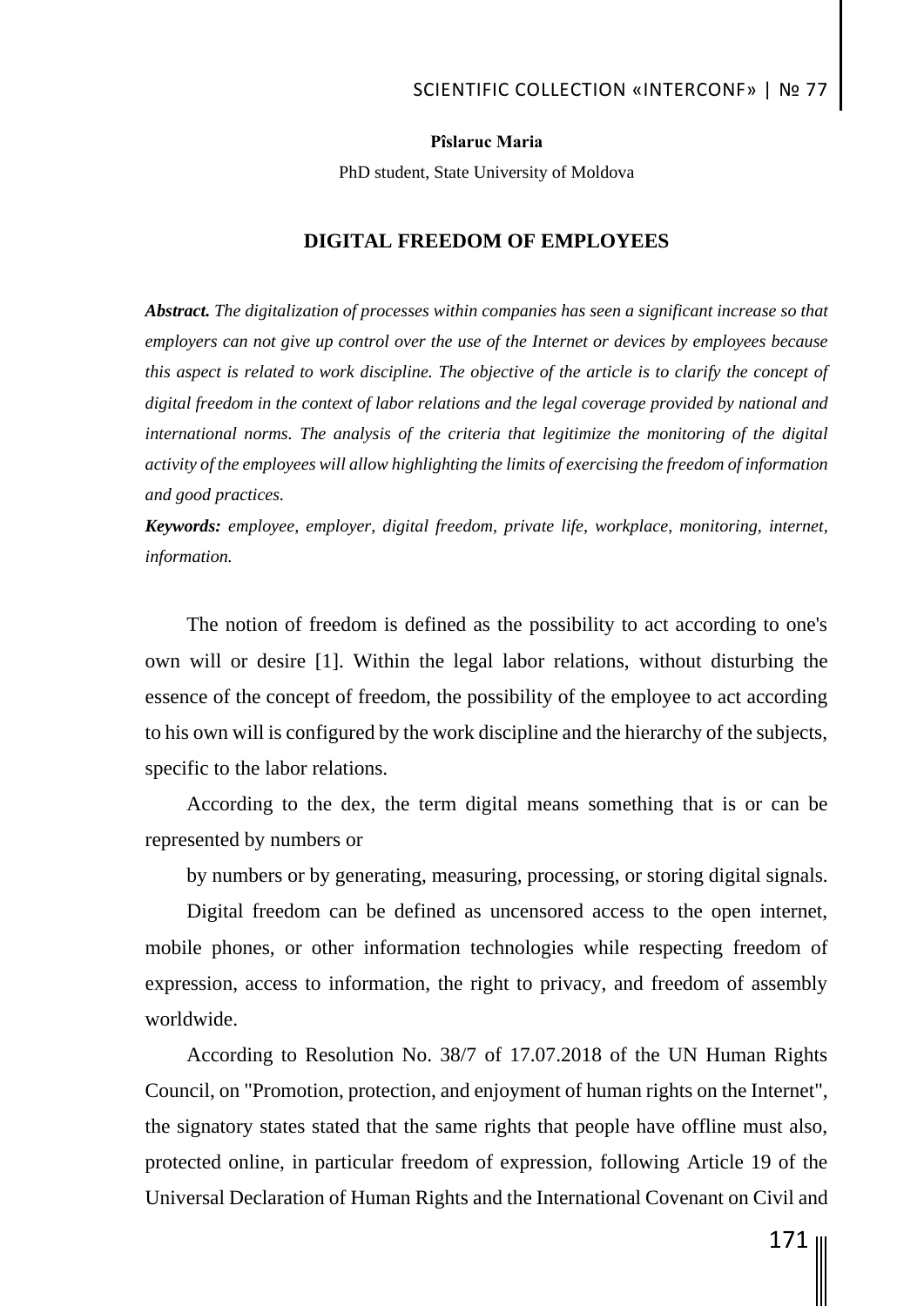Political Rights of 1966. That resolution recognizes and reiterates the importance of protecting human rights and the free movement of information in the field of online [2].

The same resolution states that these provisions must encourage commercial enterprises to work to enable technical solutions to secure and protect the confidentiality of digital communications, which may include encryption measures and anonymity.

The Recommendation of the Committee of Ministers of the Council of Europe to the Member States on the processing of personal data in the context of employment, adopted on 1 April 2015, prescribes respect for human dignity, privacy and the protection of personal data must be protected in the processing of personal data staff for employment purposes, in particular, to allow the free development of the employee's personality, as well as for possibilities for individual and social relationships at work [3].

Employers should minimize the processing of personal data only to the data necessary for the purpose pursued in individual cases. Employers should also develop appropriate measures to ensure that they comply in practice with the principles and obligations relating to the processing of data for employment purposes.

The acts in question enshrine the employee's right to an online environment and the protection of privacy in both dimensions, real and virtual.

Returning to the national framework, art.9 par. (2) letters a), d) of the Labor Code of the Republic of Moldova no. 154 of 28.03.2003, indicateas that the employee is obliged to conscientiously fulfill his work obligations provided by the individual employment contract and to respect the labor discipline [4 ].

Correlatively, the employer has the right enshrined in art. 10 par. (1) letter b) of the Labor Code of the Republic of Moldova no. 154 of 28.03.2003, to ask the employees to fulfill their work obligations and to manifest a household attitude towards its goods.

Currently, based on the general rules mentioned above, the employer has the prerogative to supervise and control the devices made available to employees, subject to certain conditions.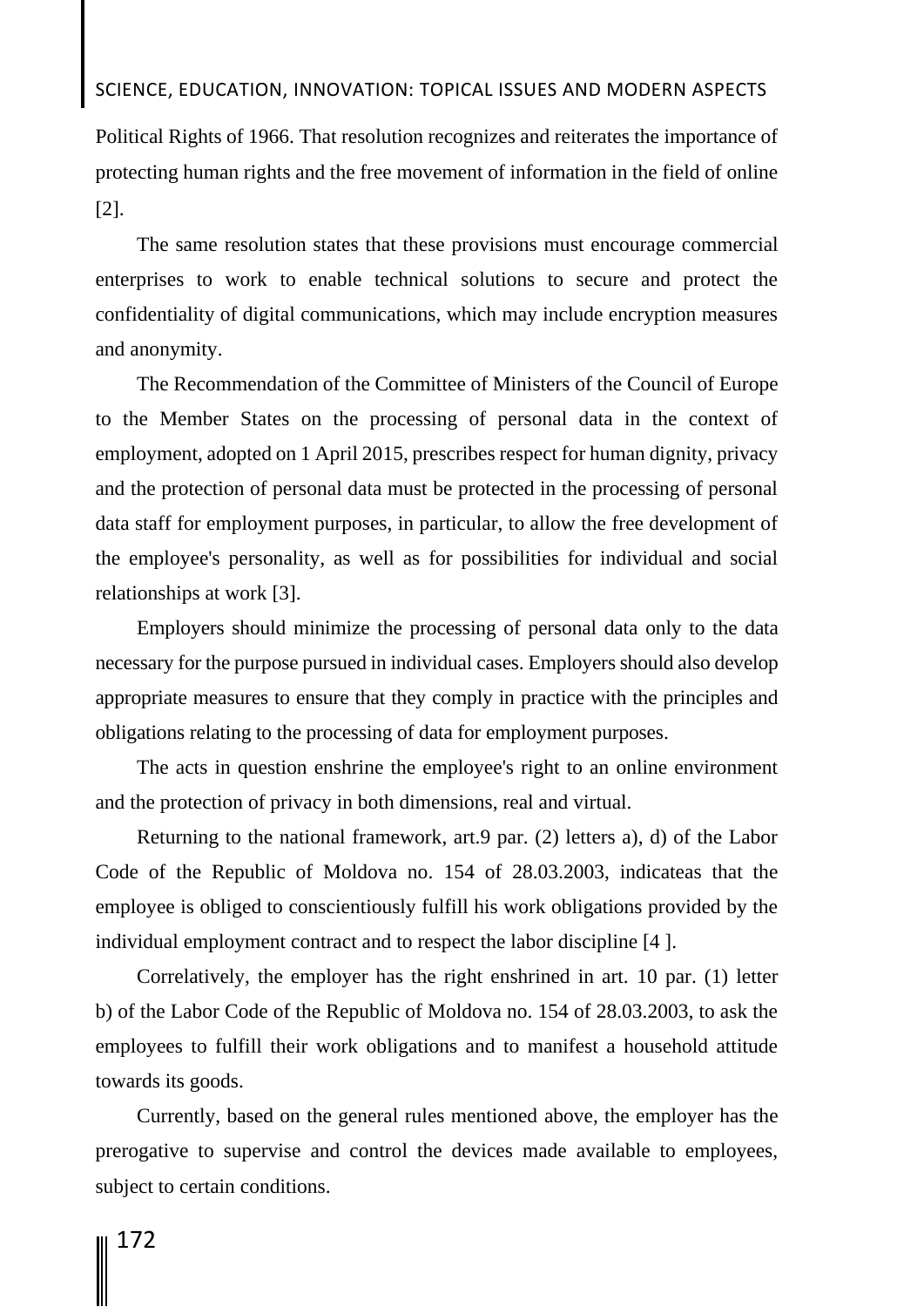More recently, in 2020, the Labor Code of the Republic of Moldova was completed with chapter  $IX^1$  which regulates remote work, is defined as the form of work organization in the fields of activity, through which the employee fulfills his duties specific to occupation, function or profession who holds it elsewhere than the one organized by the employer, including means in the field of information and communication technology.

By art.2923 par. (2) of the CM of the Republic of Moldova, the individual employment contract regarding distance work must contain, in addition to the clauses provided in art. 49, clauses regarding: a) the conditions for performing distance work; b) the program within which the employer is entitled to verify the activity of the employee and regarding the manner of performing the control; c) the manner of recording the working hours provided by the employee with remote work; d) the conditions regarding the bearing of the expenses related to the activity in the remote work regime; e) other conditions agreed by the parties.

Thus, we see that according to the cited norm, the employer must coordinate in advance with the employee a program in which he has the right to verify the employee's activity and the exact way of performing the control.

In this regard, it is worth noting that international instruments are increasingly urging states to adopt, implement, and, if necessary, reform regulations to ensure the protection of personal data and the protection of online privacy to prevent, mitigate and remedy the collection, storage, processing, use or disclosure of personal data on the Internet that may violate human rights, arbitrary or illegal.

According to a report by the Engagement Institute, the loss of labor productivity costs US companies about \$ 550 billion annually. In another report by Udemy (World's Largest Education Site), internet use was at the top of the list of time-wasting activities for 78% of respondents [5].

Currently, there are various ways in which the employer can digitally monitor the employee's activity, such as internet monitoring, monitoring the use of the service phone, GPS monitoring, video surveillance of employees, input/output control system.

The control of the employee's internet traffic is a frequent way of monitoring,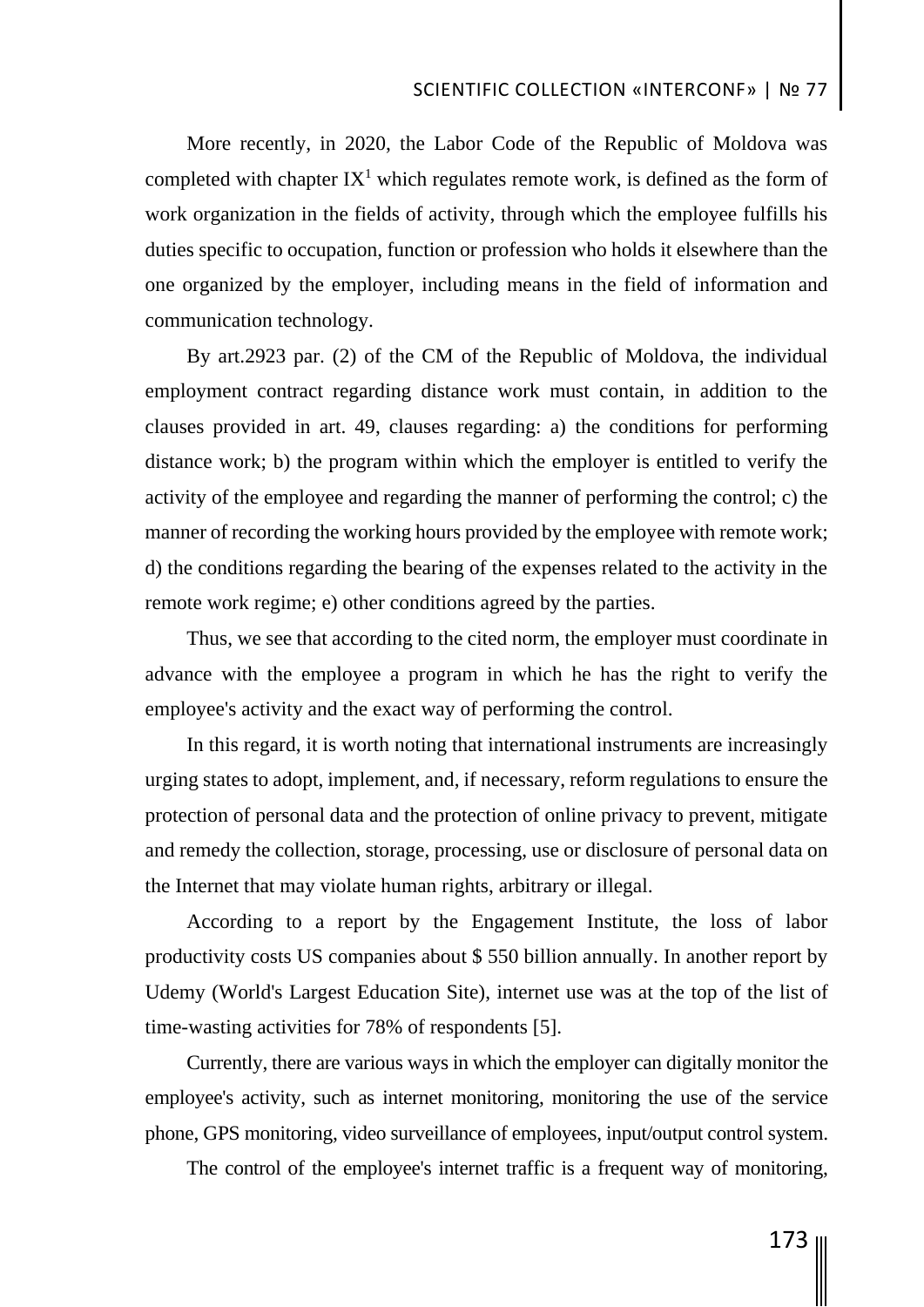which can be achieved by: a complete ban on the internet within the entity; banning access to some particular web pages (for example Facebook, Instagram, youtube, odnoklassniki, etc.); use of various IT tools to monitor the entire digital activity of employees (keyloggers, video loggers); monitoring the time used by the Internet by employees and/or accessing applications (method used eg by Apple, Verizon);

What is certain is that the Internet is a distraction at work, at the same time it is an essential element for business processes, most modern companies being based on online activities. Given such a considerable dependence on the Internet, banning it altogether may be a disproportionate measure, depending on the specifics of the work [6].

The reality is that there is a multitude of sites that the employee could access for entertainment. However, by blocking the most used social networks, the employer aims to focus the employee's attention on work tasks. At the same time, it is not uncommon for the employee to need to use such websites for work-related purposes, such as the case of a social media marketing agency. In this case, social networks can be seen as an integral part of the employee's work operations and not as entertainment during working hours.

If the employee uses his personal computer for work, restricting access to certain websites may involve more severe restrictions on the employee's privacy and freedom of information.

Currently, there are various tools through which the employee's digital activity can be monitored. For example, keyloggers offer the ability to track keystrokes pressed by an employee on a computer. Video loggers are software that records or takes screenshots of an employee's computer screen while working. Such intrusive monitoring of the person's privacy must be duly justified by the employer.

Monitoring internet usage time allows the employer to view information about websites and applications that have been used by each employee and how long they have used them. If the employee is paid by the hour, the method in question allows us to find out if someone spends hours off as hours worked.

Particular monitoring of certain activities (service email, intranet, specialized software)

The employer only needs to monitor what is related to the work and what he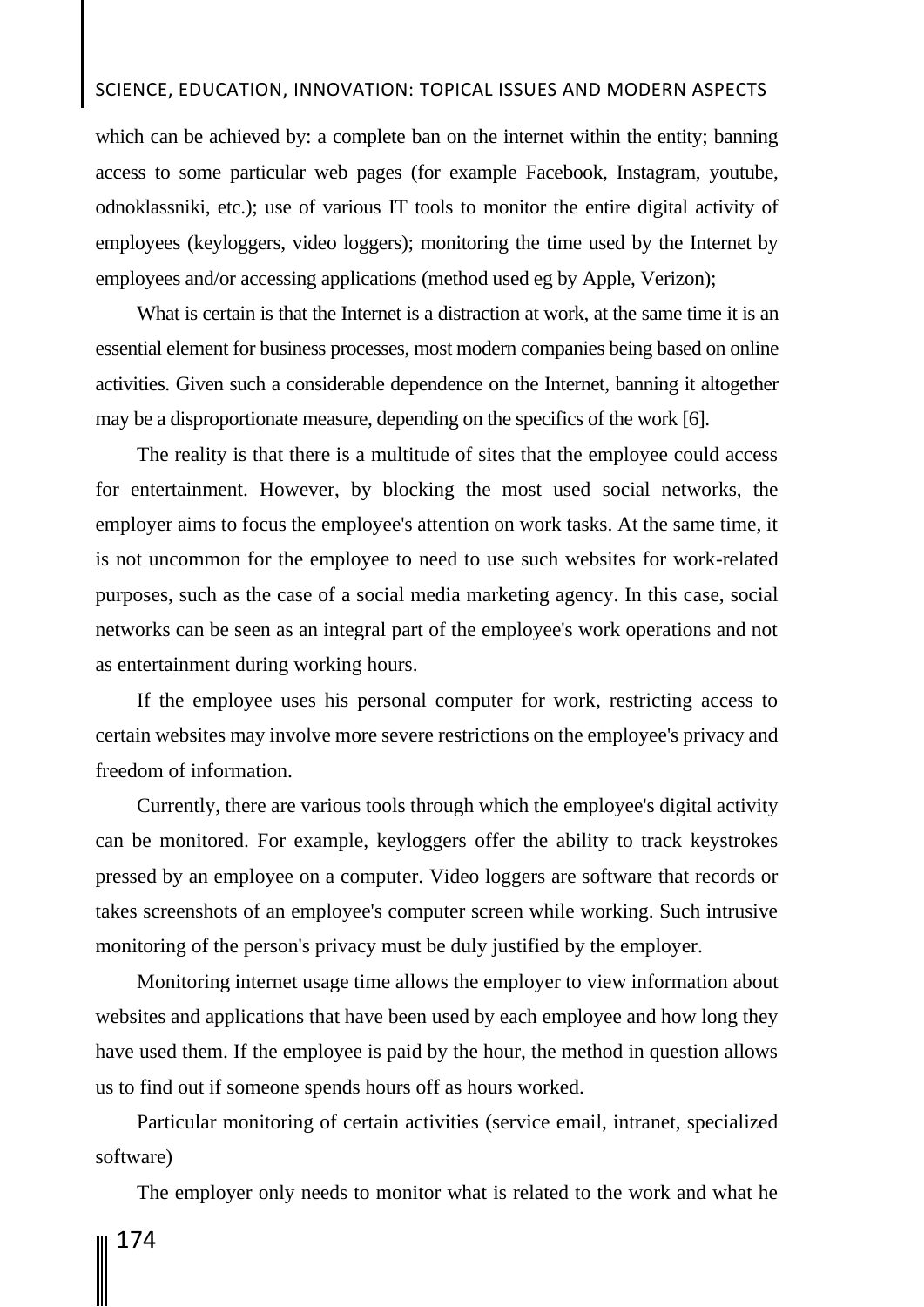has made available to the employee. However, even if the employer strictly monitors the information related to work, the employee even in these conditions benefits from the protection of privacy, and if the employer does not comply with certain conditions, this monitoring can be classified as a violation.

As jobs become more technological, the protection of employees from the risks and damage that can be caused by the use of intrusive technologies becomes relevant.

There are conditions that both sides of the legal employment relationship must take into account to capitalize on their digital rights and to balance the power asymmetry that results from the use of surveillance information technologies.

In this sense, any freedom, including the digital freedom of employees, is correlated with other rights and freedoms, both of employers and other employees, which must comply with several conditions for a monitoring measure to be legitimate.

– Clear and prior information on the nature of the monitoring.

The information can be communicated to staff in various ways, depending on the specific circumstances of each case. The European Court of Human Rights considers that the measures can be considered following the requirements of art. 8 of the European Convention on Human Rights, if the information is clear as to the nature of the monitoring and before its implementation. If the employer has a well-argued legitimate aim, the employee's consent will not be an essential element, provided that he has been informed sufficiently clearly in advance. Denial of consent is not absolute. The condition of consent arises if subsequently there are purposes other than those directly related to the execution of the CIM, which were not discussed in the negotiation of the employment contract and which the employee does not reasonably expect (e.g. posting the picture on the site). In these cases, consent must be sought in addition. The described condition is guided by the principle of transparency and predictability. A particularly clear and complete description of the categories of personal data that may be collected by ICTs, including video surveillance and their possible use, should be provided where appropriate [7].

– Evaluating and establishing the extent of monitoring;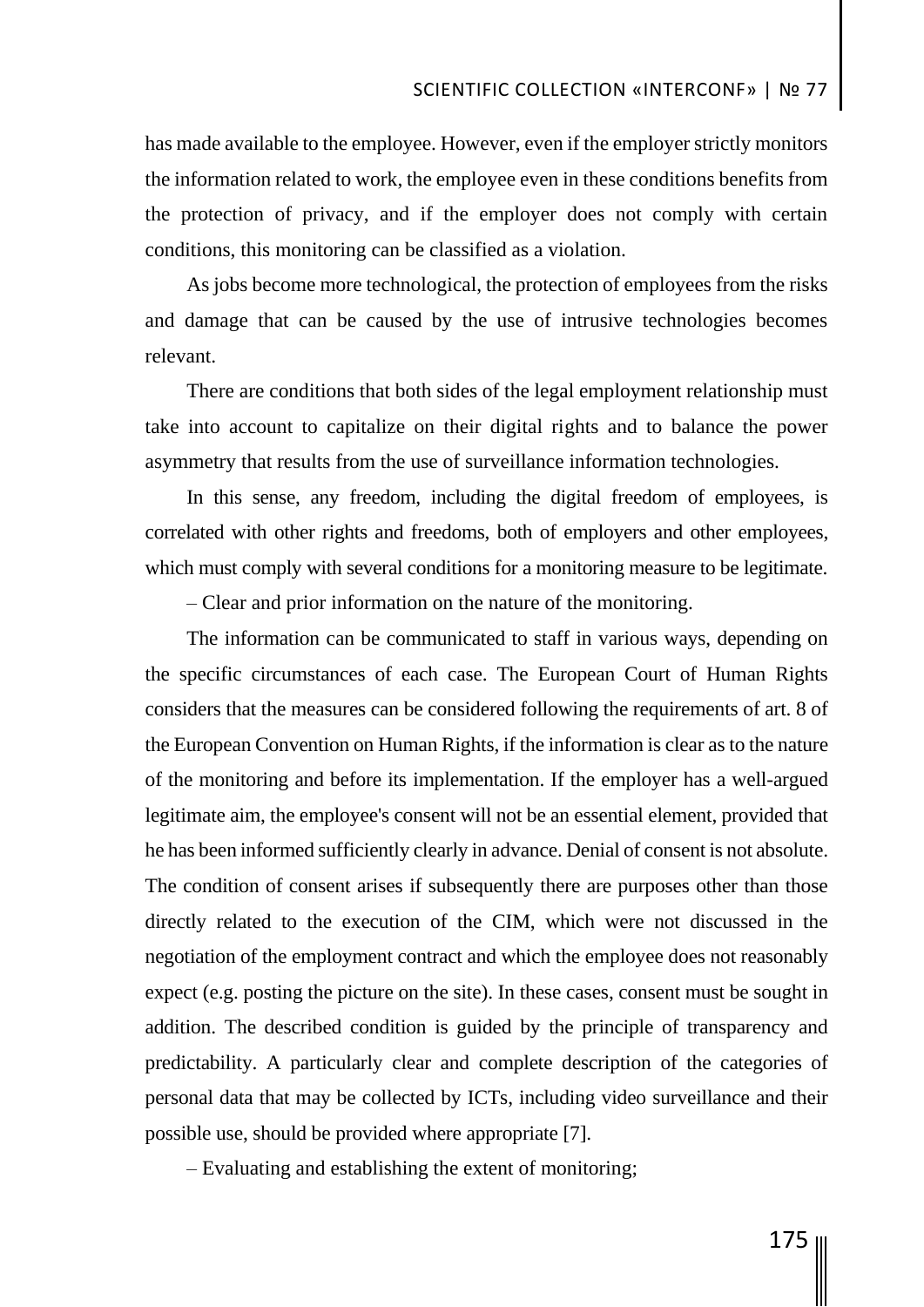In this respect, a distinction must be made between monitoring the flow of communications and that of their content. In addition, it must be considered whether all or only part of the communications were monitored and whether or not the monitoring was limited in time, as well as the number of people who had access to its results. The same is true for the spatial limits of monitoring [8].

– Existence of legitimate reasons for monitoring;

Monitoring employees and in particular monitoring, the content of communications is, by its nature, a much more invasive method, requiring more serious justifications (risks to the employer's property, other types of crime). For example, the employer may justify the need for monitoring by the fact that the employee's actions could harm the company's computer systems and possibly generate liability for the company in case of illegal activity in the virtual space, as well as to avoid revealing its trade secrets. However, in order not to be categorized only as theoretical indications, the risks in question must be real and specific to the field in which the employee carries out his activity [9].

– Evaluate the opportunity to set up a less intrusive monitoring system;

In this respect, it is necessary to assess, depending on the specific circumstances of each case, whether the purpose pursued by the employer could be achieved without the employer having direct and full access to the content of the employee's communications [10].

– Assessing the consequences of monitoring for employees;

The stated condition requires an analysis of how the employer used the results of the monitoring measure, in particular, those results were used to achieve the stated purpose of the measure [11].

Existence of sufficient guarantees for the protection of legitimate rights and interests.

These guarantees must, in particular, make it possible to prevent the employer's access to the actual content of the communications in question where the employee has not been informed in advance of such a possibility. In this context, the European Court of Human Rights states that to thrive, labor relations must be based on trust between people [12].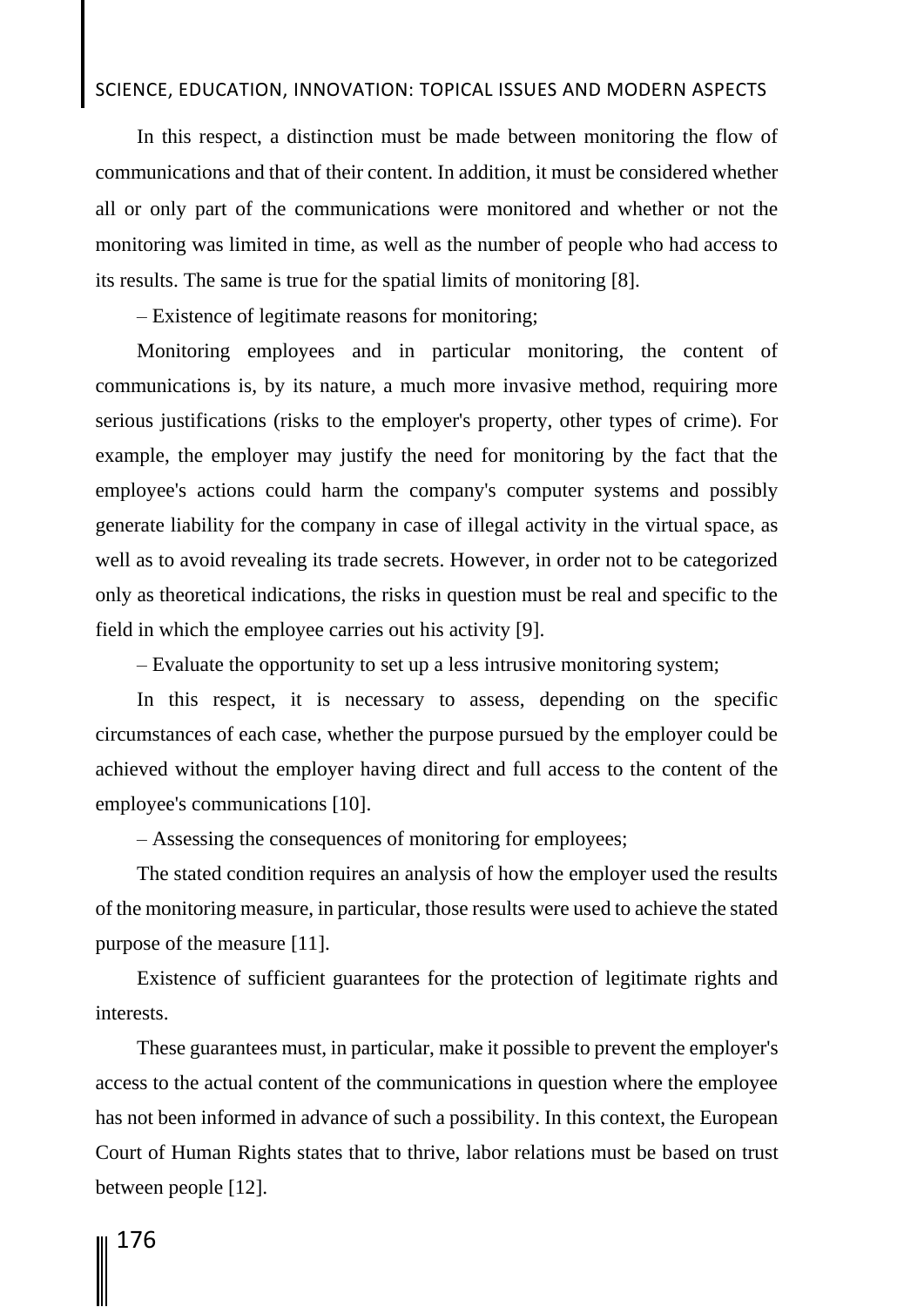Finally, employees whose digital activity has been monitored must be able to benefit from an appeal before a judicial body that has the power to rule, at least in essence, on compliance with the criteria mentioned above. above, as well as on the legality of the disputed measures [13].

In the context of this topic, the recent judgment of the European Court of Human Rights in June 2021 in the case of Melike v. Turkey is of interest. The applicant, being an employee of the national authority for education, was dismissed without the right to compensation, because she "liked" certain posts on Facebook.

The domestic courts found that the content which the applicant 'liked' could not be covered by freedom of expression and could disturb the peace of the workplace, especially in schools belonging to the Ministry of Education, because the material might be considered offensive. for teachers and could cause concern for parents and students.

Therefore, the European Court of Human Rights has ruled that the national courts have not carried out a sufficiently detailed examination of the content of the contested publications or the context in which they were posted. The content consisted of virulent political criticism of alleged repressive practices by the authorities, calls, and encouragement to protest against these practices, expressions of indignation at the assassination of the president of a bar, allegations of alleged abuse of students in controlled units by the authorities, and a sharp reaction to a statement, perceived as sexist, made by a well-known religious personality.

The Court also ruled that a key moment in the field in which the employee works, so that a civil servant has a special bond of trust and loyalty to the institutional hierarchy, while the obligation of loyalty, reserve, and discretion that he owes employees in private employment relationships to their employer could not be as strong.

The use of "likes" on social networks, as a way for people to show interest and approval of the content, can be considered a form of exercising freedom of expression online.

In the case of Melike v. Turkey, the employee was not the person who created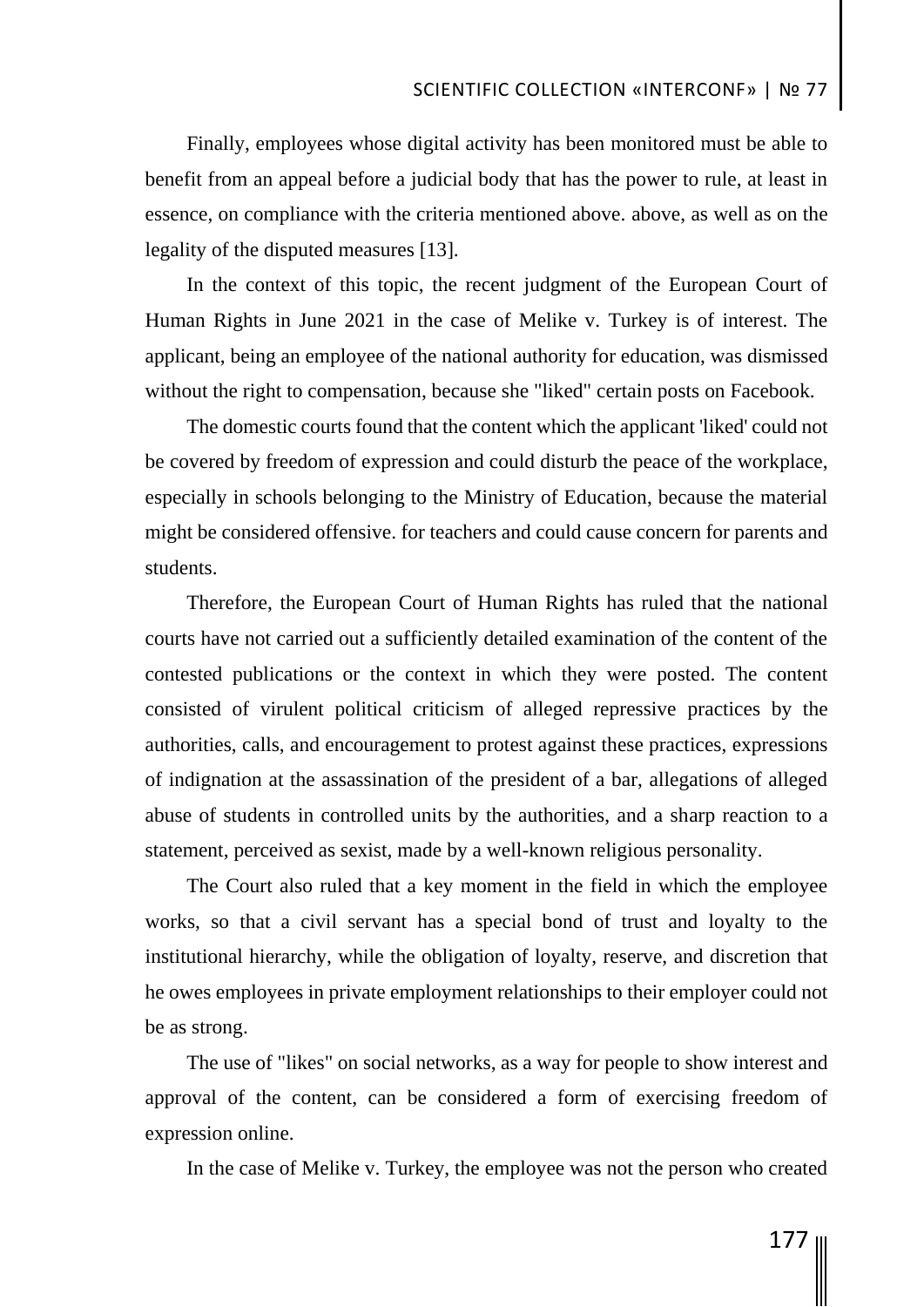and published the contested content on the social network in question, but her action was limited to pressing the "Like" button below that content. Adding a "Like" to the content could not be considered to have the same weight as sharing the content on social networks, in the sense that a "Like" expressed the only sympathy for the published content and not an active desire to disseminate his. Moreover, the authorities did not claim that the content in question reached a very large audience on the social networks in question [14].

Given the nature of her job, the applicant could not have been particularly well known and had only a limited representative status at work, and her activities on social networks could not have had a significant impact on students, parents, teachers, and other employees.

The European Court of Human Rights has established a violation of Article 10 of the European Convention on Human Rights, taking into account the fact that national authorities have not tried to assess the potential of these appreciation actions in the media to provoke an adverse reaction at work, given the content of the material to which they referred, the professional and social context in which they were made and their potential impact, which was insufficient to justify the dismissal of the employee from work.

At the same time, depending on the nature of the position held by the employee, opinions expressed at work, including online, may lead to disciplinary action to the extent that they are likely to disrupt order in the workplace.

In conclusion, although the employer has the right to establish monitoring policies or to restrict access to certain sources of information to limit the theft of employees during working hours, this does not in any way mean the annihilation of the person's right to privacy during working hours.

The employee's digital freedom is a side of the concept of privacy, essentially constituting controlled freedom under the employment relationship of a subordinate nature. The instructions of an employer cannot reduce to zero the exercise of the right to social privacy at work.

The task of the regulatory framework is to outline some limits or criteria on how intrusive employee monitoring software can be because it is natural to